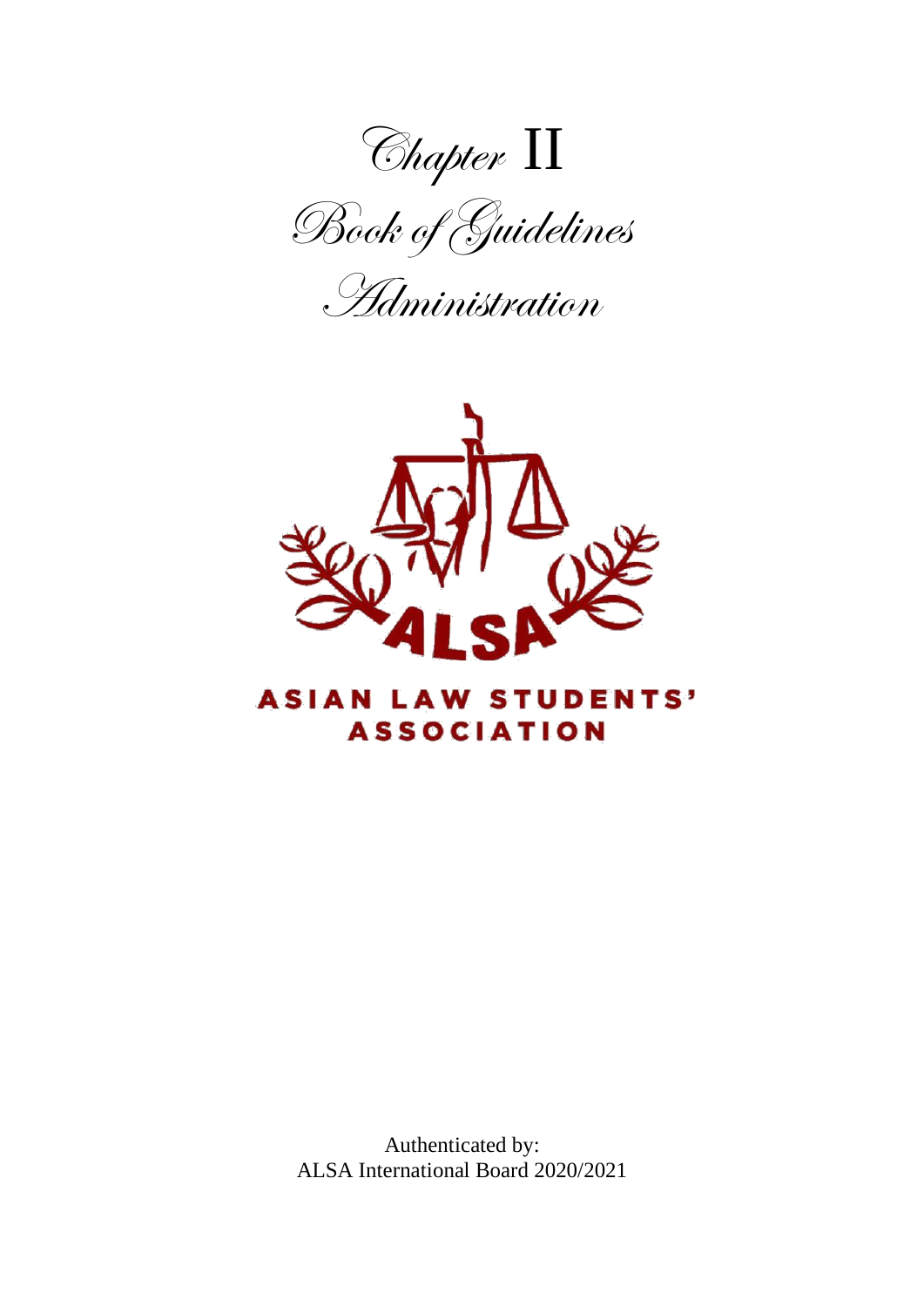

## **Half and Full Annual Report Mechanism**

## 1.1 Half and Full Annual Report

- 1.1.1 The Report for the ALSA Conference shall be termed "National Chapter Half Annual Report".
- 1.1.2 The Report for the ALSA Forum shall be termed "National Chapter Full Annual Report.

The reports shall include, but not limited to, the following:

- i. Latest National Board composition;
	- a. Names and Positions of all Officers;
	- b. Date of Officers stepping down; and
	- c. Official contact email address of National Chapter and officers.
- ii. List of Local Chapters and official contact email address;
- iii. International, National and Local Events hosted;
- iv. Latest number of National Chapter members;
- v. Public Relations, Academic and TED Activities; and
- vi. Sponsorship and cooperation with external bodies.
- 1.2 Offline Meeting Report
	- 1.2.1 This report shall be collected (either as a soft copy Power Point form or hard copy printed form) based on what is to be presented during the GCM at the ALSA Annual Conference or ALSA Annual Forum.
	- 1.2.2 This report shall include, but is not limited to:
- i. Latest National Board composition including official email;
- ii. National Events;
- iii. Latest number of National Chapter members;
- iv. Activities and events recap; and
- v. Sponsorship and cooperation with external bodies.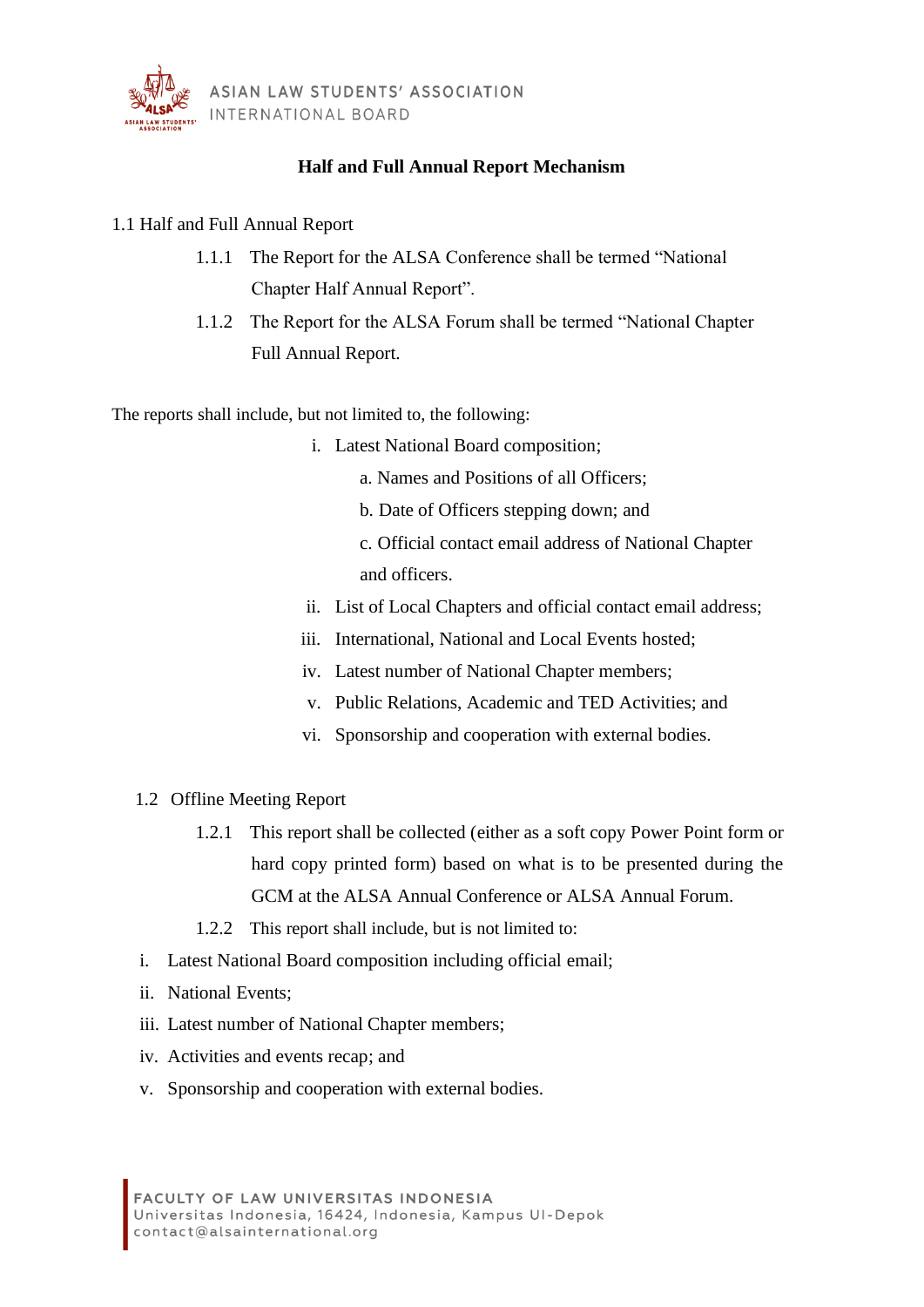

2. Miscellaneous Report collecting mechanism is conditional upon the ALSA International Board consent

## **Requested Documents**

- 1.1 Request Form could be downloaded at gg.gg/alsadocument
- 1.2 The letter shall be drafted by Organizing Committee/Applicant
- 1.3 The submission of Drafted Letter and/or Request Form shall be sent to

[Sec\\_gen@alsainternational.org](mailto:Sec_gen@alsainternational.org)

- 1.4 The submitted Drafted Letter and/or Request Form shall be sent in doc. format
- 1.5 Status of Documents
	- Final: approved by Secretary-General
	- Revise: need to be revise and submitted back
	- Reject

1.5.1 The working time for the document(s) will be one week after the final document(s) was submitted to Secretary-General.

1.5.2 If the status of the document(s) is final, Secretary-General will send the requested documents to the applicant's email.

1.5.3 If the status of the document(s) is revised, Secretary-General will inform the applicant to revise. After the revision, the document shall be submitted back to Secretary-General

1.5.4 If the status of the document(s) is rejected, Secretary-General will inform the applicant.